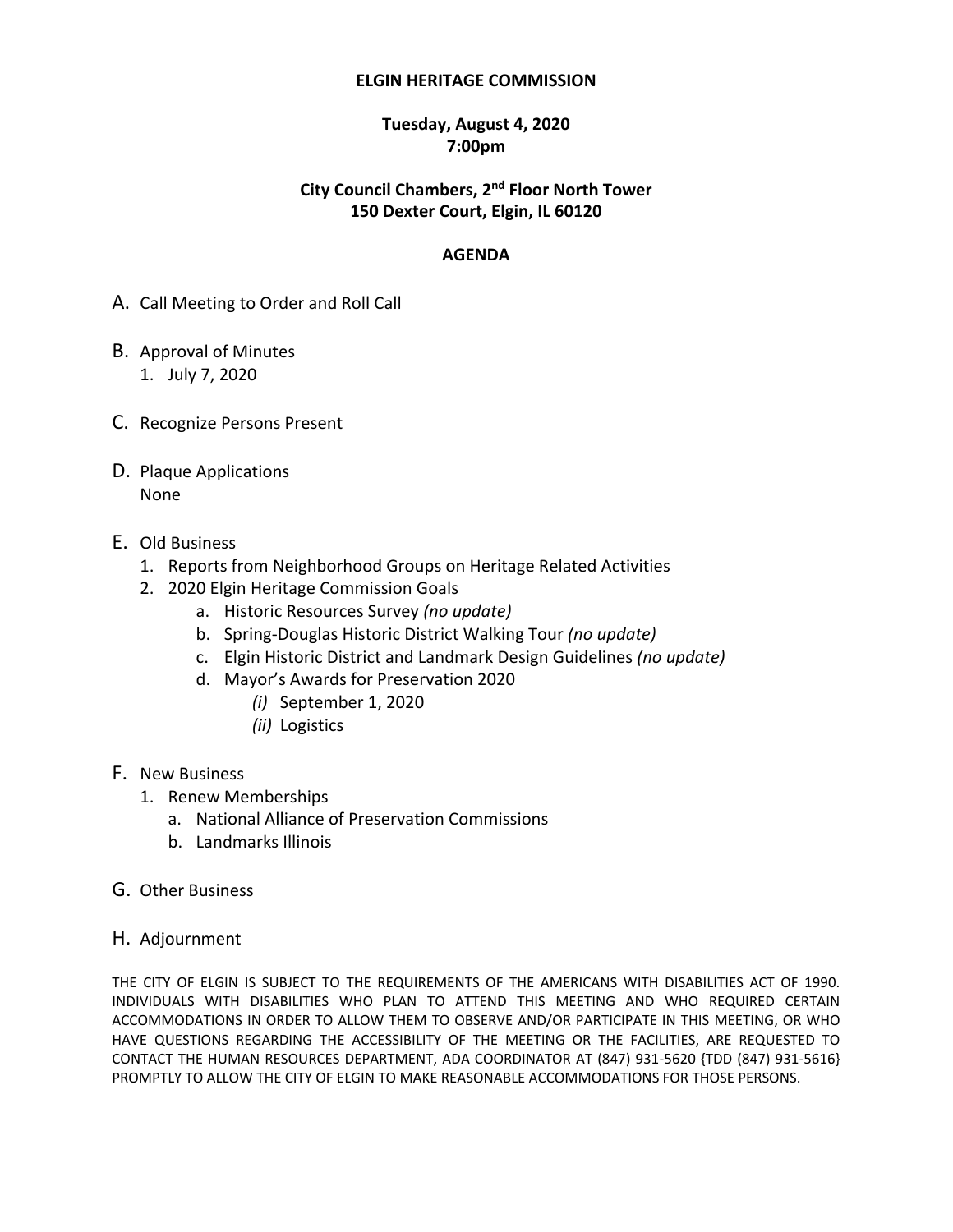# City of Elgin **Elgin Heritage Commission** July 7, 2020

## **Proposed Minutes**

- **A.** The meeting of the Elgin Heritage Commission was called to order at 7:00 p.m. in the First Floor South Conference Room by Chairman John Wiedmeyer.
	- 1. **Members Present**: Brian Anderson, Len Govednik, Rebecca Hunter, John Marston, John Regan, George Rowe, Scott Savel, Steve Thoren, and John Wiedmeyer
	- 2. **Members Absent**: None
	- 3. **City Staff Present**: Christen Sundquist, Historic Preservation Planner

### **B. Approval of Minutes:**

1. A motion was made by Commissioner Rowe to approve the June 16, 2020 minutes with the following corrections: E.3.A.i replace the statement "*The motion passed unanimously*" with "The motion passed 8-1." The motion was seconded by Commissioner Thoren.

The motion passed unanimously.

#### **C. Recognize Persons Present**: None

#### **D. Plaque applications:**

None

#### **E. Old Business**

- 1. Reports from Neighborhood Groups on Heritage Related Activities
	- a. Commissioner Rowe noted that the work at 302 W. Chicago Street (Nancy Kimball House) is progressing nicely. The front stairs will be proposed to turn to the west due to constraints with the site and building code. However, this redirection and the overall design will be a closer representation to match a turn-of-the-century photograph. This photograph shows a west facing stair that was constructed prior to the 1903 addition and likely built when Nancy Kimball was still alive.
- 2. 2020 Elgin Heritage Commission Goals
	- a. Historic Resources Survey *No update.*
	- b. Spring-Douglas Historic District Walking Tour The Commission discussed a recent proposal for the design of the Spring-Douglas Historic District Walking Tour Brochure and noted that they would like to revisit this proposal towards the end of the year to ensure that there are funds for any